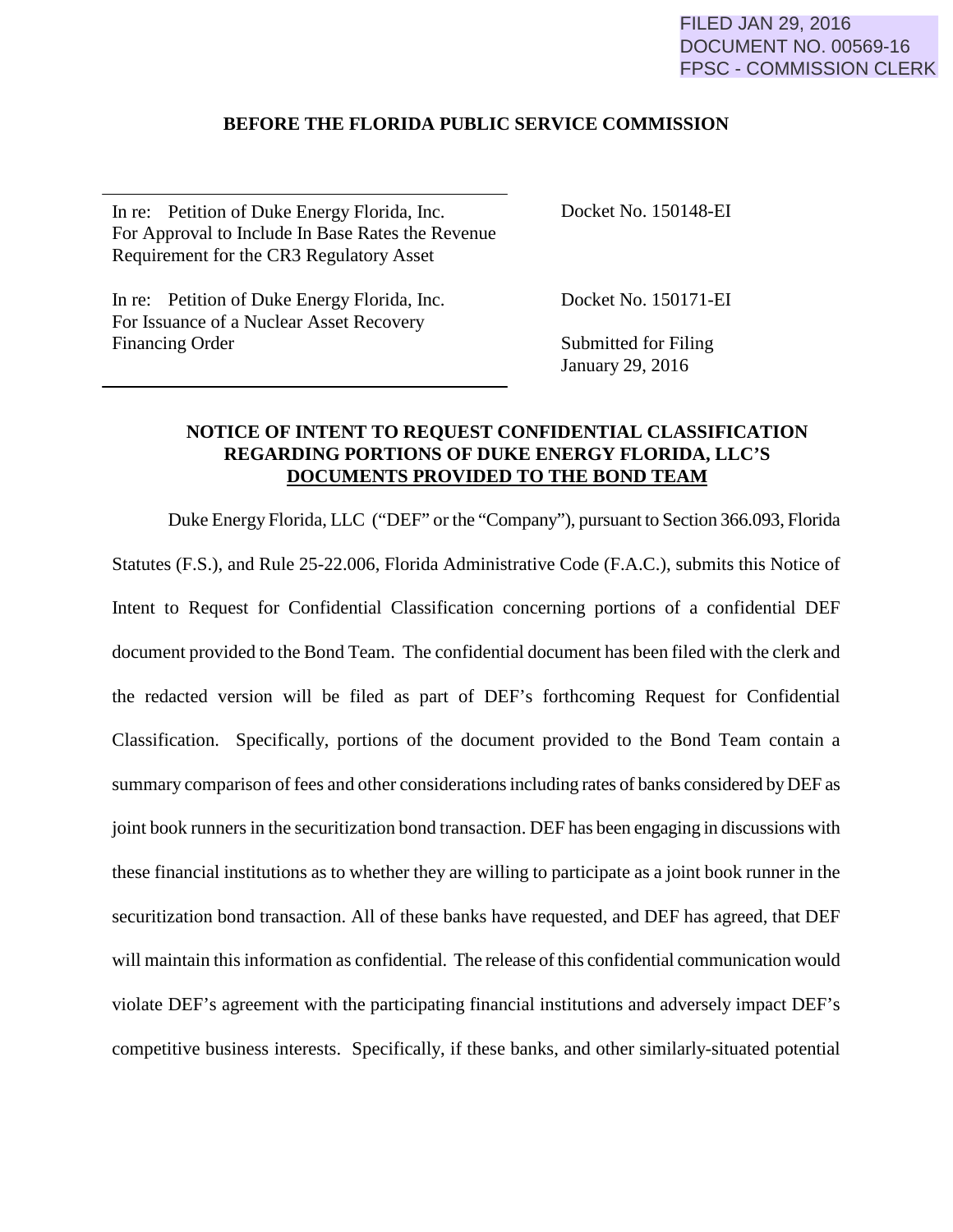business partners, could not be assured that DEF will abide by its agreements to maintain information as confidential, these banks and other potential third parties may be unwilling to participate in this transaction, which would potentially be detrimental to DEF's customers and this transaction.

A highlighted copy of the above-referenced confidential documents labeled as Exhibit A, has been filed under a separate cover letter.

 Pursuant to Rule 25-22.006(3)(a)(1), DEF will file its Request for Confidential Classification for the confidential information contained herein within twenty-one (21) days of filing this request.

\_\_\_\_\_\_\_\_\_\_\_\_\_\_\_\_\_\_\_\_\_\_\_ \_\_\_\_\_\_\_\_\_\_\_\_\_\_\_\_\_\_\_\_\_\_\_\_\_

RESPECTFULLY SUBMITTED this 29<sup>th</sup> day of January, 2016.

 */s/ Matthew R. Bernier*

MATTHEW R. BERNIER DIANNE M. TRIPLETT Duke Energy Florida, LLC<br>Duke Energy Florida, LLC 106 East College Avenue 299 First Avenue North Suite 800 Suite 800 St. Petersburg, FL 33701 Telephone: (850) 521-1428

Senior Counsel Associate General Counsel Tallahassee, FL 32301 Telephone: (727) 820-4692